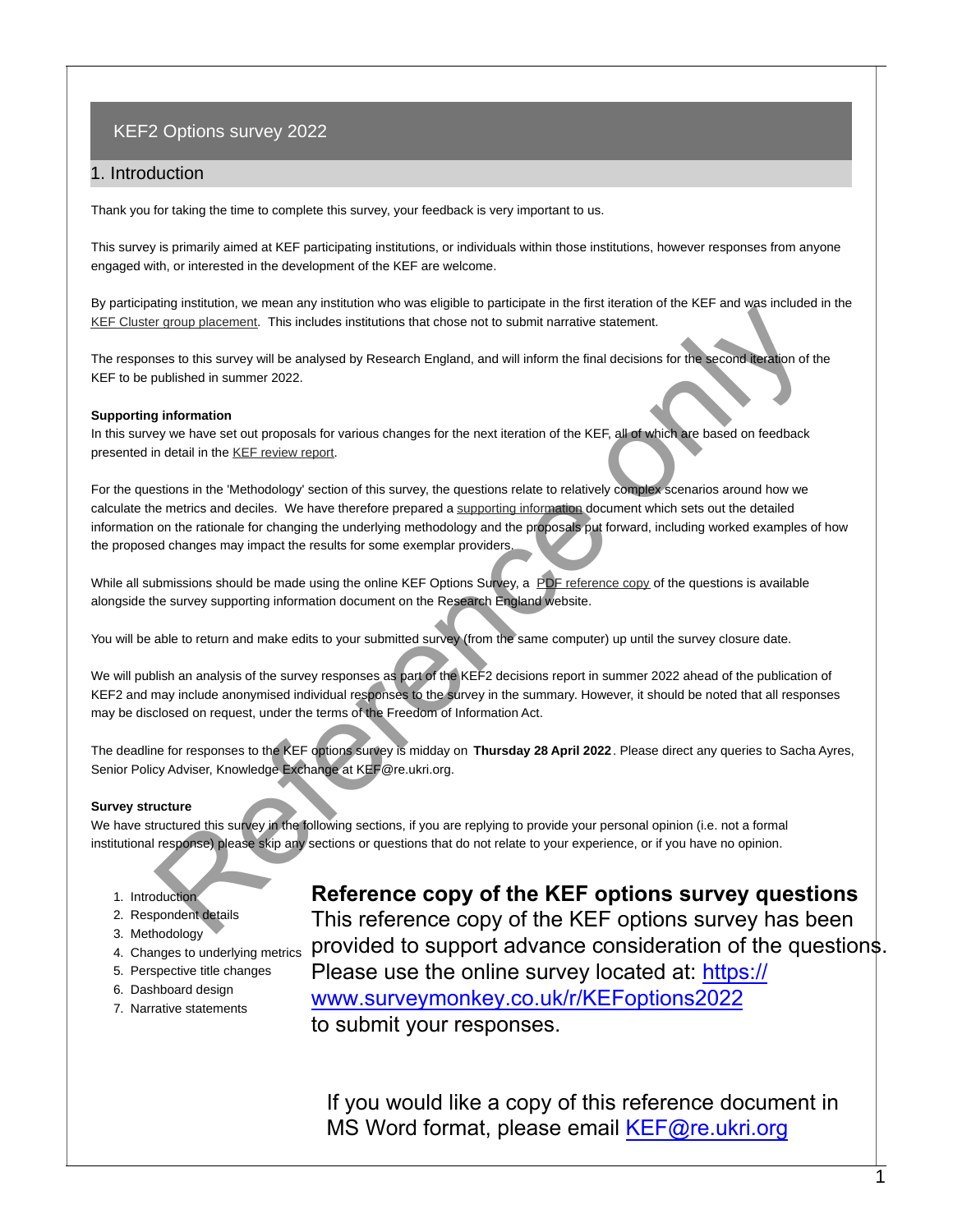#### 2. Respondent details

## \* 1. **Respondent details**

In what capacity are you responding to this survey?

- As a formal response on behalf of a participating institution
- As an individual working in a participating institution
- Representative body of participating institutions
- Other (please specify)

# 2. **What is the name of your organisation?**

(optional)

- \* 3. **Which cluster has your institution been placed in?** As an individual working in a participating institution<br>Representative body of participating institutions<br>Differ (please specify)<br>Is is the name of your organisation?<br>And the cluster has your institution been placed in?<br>Re
	- Arts cluster
	- Cluster E
	- Cluster J
	- Cluster M
	- STEM cluster
	- Cluster V
	- Cluster X
	- Not applicable (i.e. you don't work at a participating institution)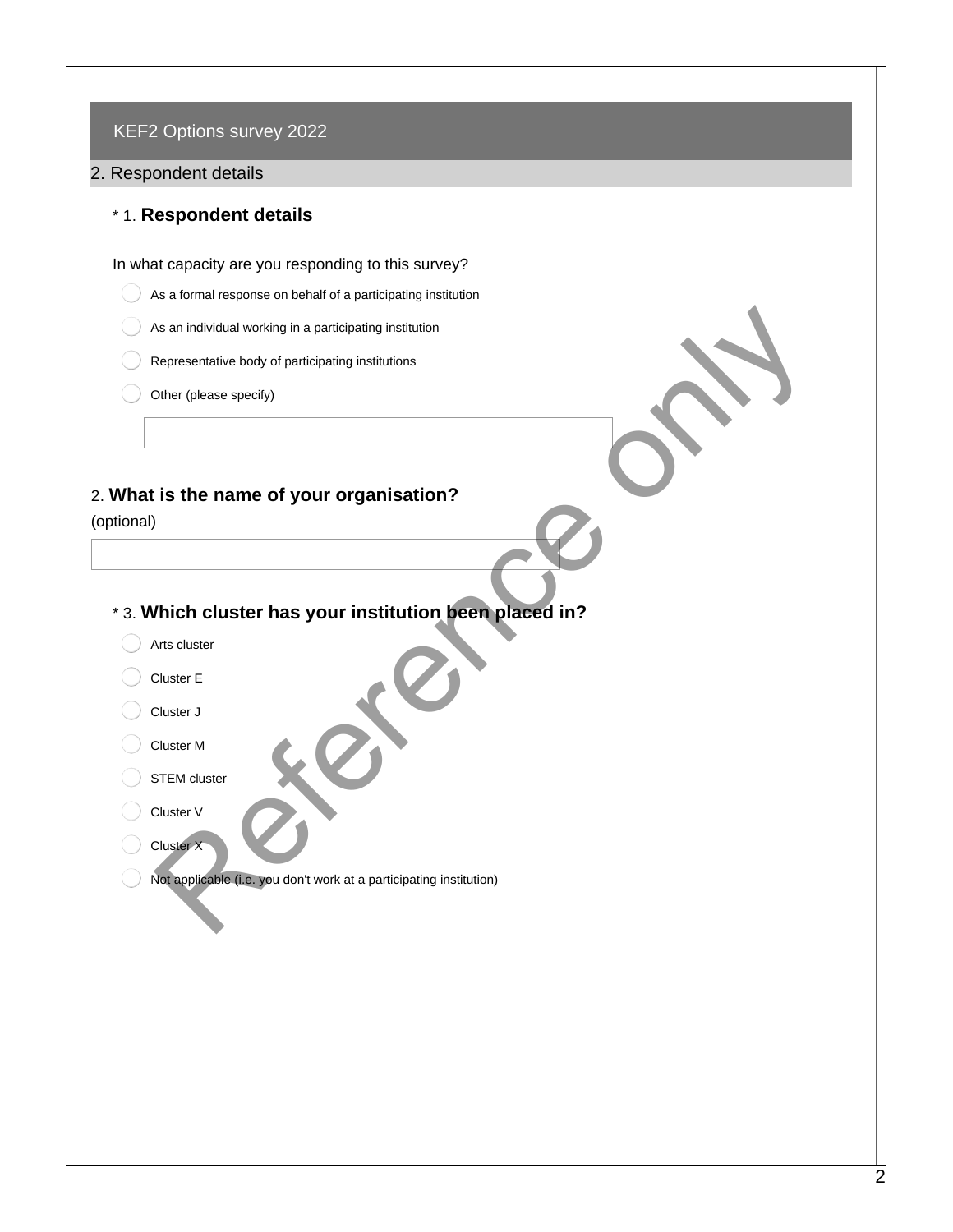#### 3. Methodology

**Through the following questions we will seek your views on the underlying statistical methodology used to calculate the KEF metrics and deciles.** 

**The issues with the current methodology and the details of the alternative proposals, including worked examples are provided through the [supporting information](https://www.ukri.org/our-work/supporting-collaboration-in-the-uk/supporting-collaboration-research-england/knowledge-exchange-framework/) document. Further detail is also given in section 6 – Metrics and methodology of the [KEF review report](https://www.ukri.org/publications/review-of-the-first-iteration-of-the-knowledge-exchange-framework/).** 

#### 4. **Perspective level calculation methodology**

We are proposing to change the underlying methodology for the KEF perspective calculations to remove the need for scaling by presenting perspective level results that relate to a provider's relative performance compared to other participating providers, rather than absolute metric values. respective level calculation methodology<br>
e proposing to change the underlying methodology<br>
for scaling by presenting perspective level results that relate to a provider's leaduelations to remote<br>
for scaling by presenting

Please refer to the supporting information document for detailed information and worked examples of the proposed alternative methodology.

Are you in agreement with RE making the proposed methodology change for KEF2?

**No change** - continue with the same scaling and deciling methodology used for KEF1 in 2021.

**Yes, make proposed change** - Use the proposed alternative methodology for KEF2.

# 5. **Proposal to move to five quintile levels**

We are proposing to move from presenting results as ten 'decile' levels to five 'quintile' levels of involvement. There is also an alternative option to move to four 'quartile' levels of involvement. Please refer to the [supporting information](https://www.ukri.org/our-work/supporting-collaboration-in-the-uk/supporting-collaboration-research-england/knowledge-exchange-framework/) document for detailed comparison of the different options.

Please rank from the following options where  $1 =$  most preferred and  $3 =$  least preferred

**No change** - retain ten deciles (options 1 or 2)

´

≣

**Proposed change** - use five 'quintile' levels of involvement (options 3 or 4)

# ´

**Alternative option for change** - use four 'quartile' levels (options 5 or 6)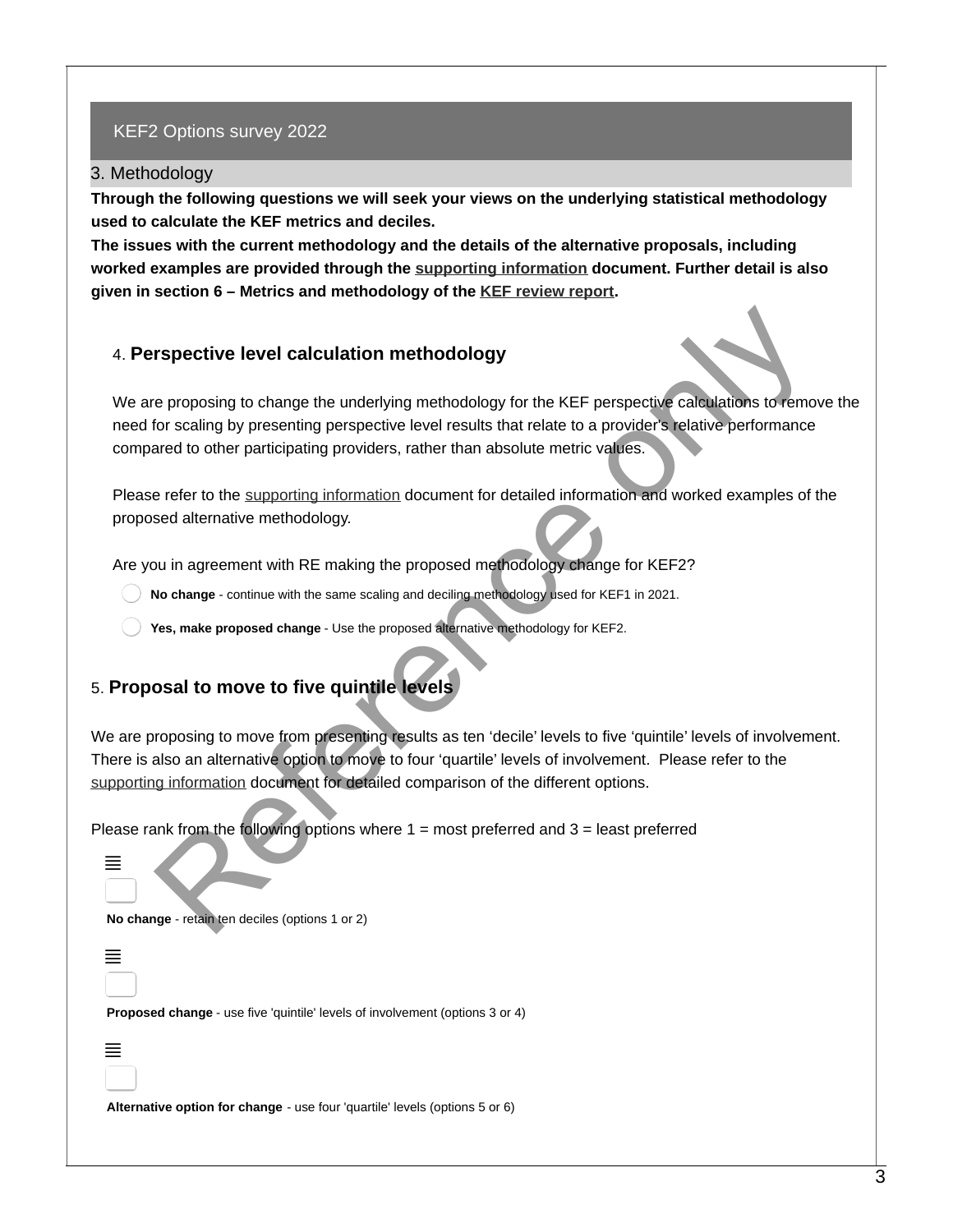### 6. **Perspective level labelling options**

We are also proposing to change the nomenclature used to label results from 'top/bottom X%' to 'involvement levels'. These involvements levels could either be labelled with qualitative descriptions to indicate a provider's higher or lower level of involvement, or with numerical labels where '1' represents the lowest level of involvement. We are proposing to use qualitative descriptions as set out in table 2, option 3 of the supporting information document.

Please state your preference for labelling perspective level outcomes.

- **Words** use words to label the levels of involvement (Research England's proposed outcome)
- **Numbers** use numbers only to indicate whether an involvement level is high or low

7. Are there any other comments you wish to make in relation to the above Methodology proposals? Numbers - use numbers only to indicate whether an involvement level is high or low<br>are any other comments you wish to make in relation to the above Methodology proposals?<br>And the comments you wish to make in relation to th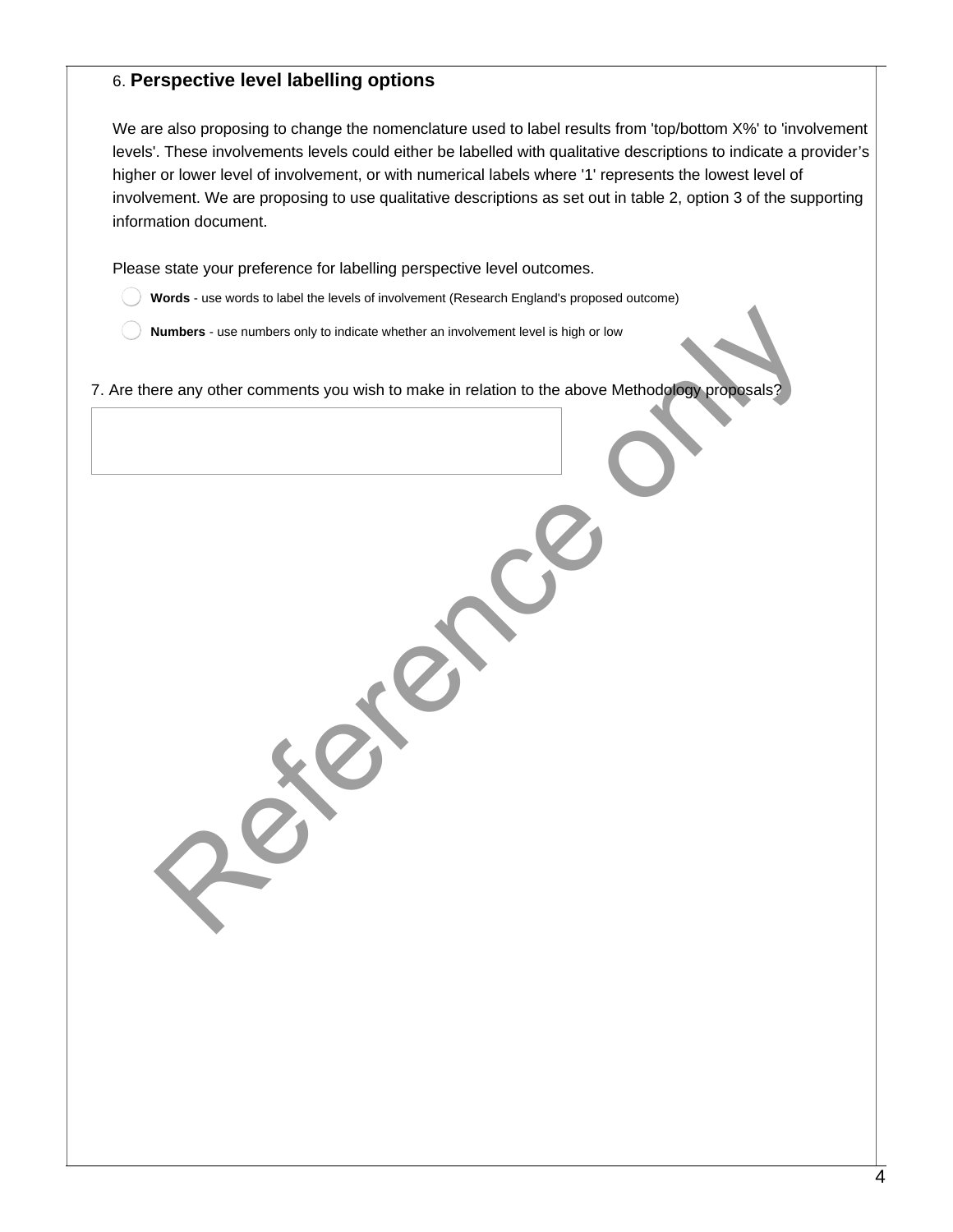4. Changes to underlying metrics

**The following questions relate to specific proposals to make changes to four of the underlying metrics for KEF2.**

Pererce only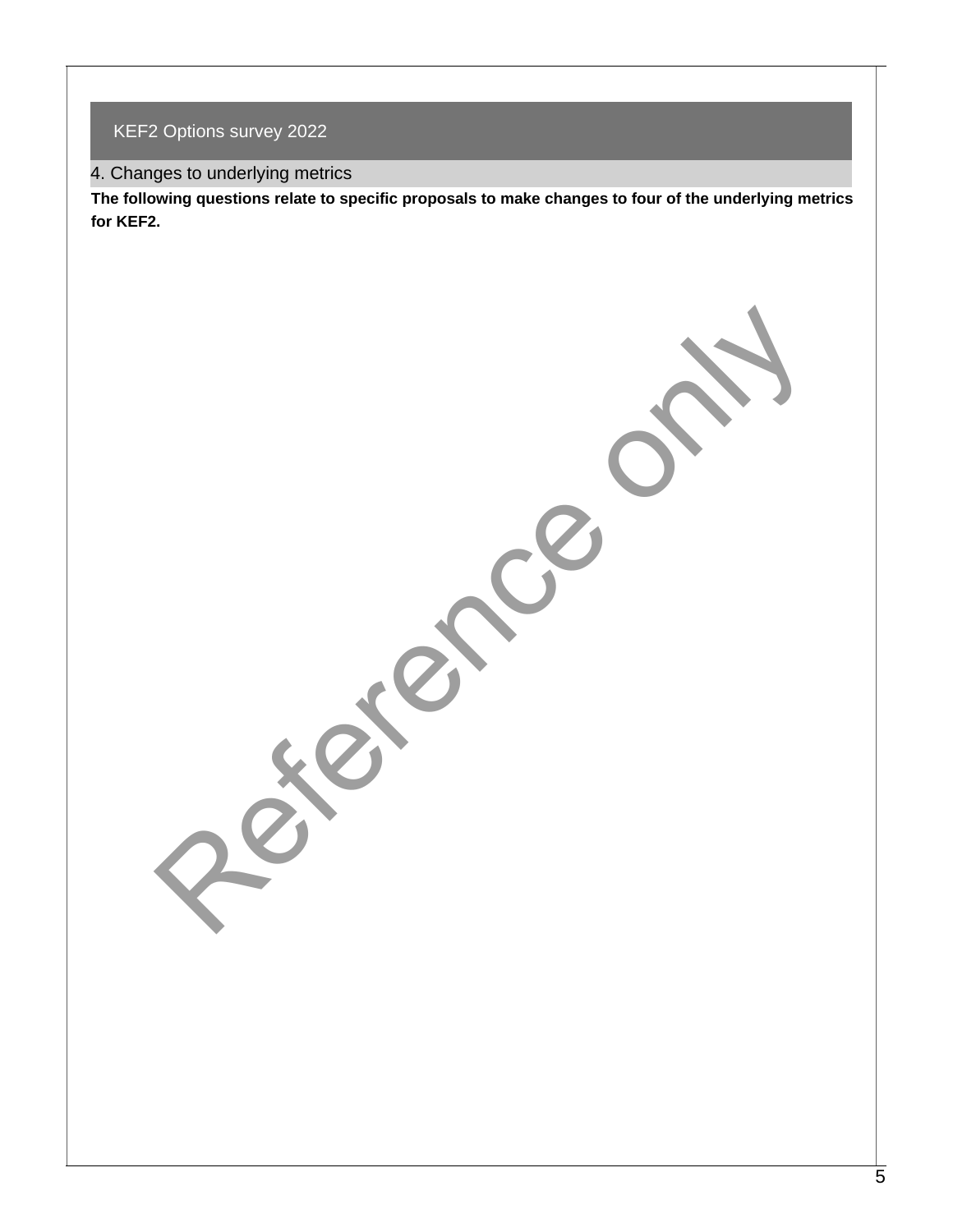# 8. **IP & commercialisation - background information to questions 9 & 10**

The current numerators and denominators used in relation to the spin-out metrics in the IP & commercialisation perspective are as follows:

| <b>Metric</b>                    | <b>Numerator</b>                  | Denominator                        |
|----------------------------------|-----------------------------------|------------------------------------|
| Estimated turnover of all active | Estimated current turnover of all | Number of active spin-outs which   |
| firms per active spin-out        | active firms                      | have survived at least three years |
| Average external investment per  | Estimated external investment     | Number of newly registered         |
| formal spin-out                  | received                          | ∥companies                         |

It was proposed in the KEF review that using alternative denominators for the current spin-out metrics could reflect a more accurate picture of a provider's spin-out activity, or provide greater alignment with the definitions used in HE-BCI for the following reasons:

#### **Turnover of spin-outs**

The current denominator in this metric allows for normalisation based on a more robust and appropriate indicator of the volume of a provider's spin-out activity, by measuring spin-outs of greater maturity and therefore more likely to be generating turnover (and so begins to account for this time lag between formation and turnover generation).

However, the denominator in this metric could be amended to the 'number of active firms' to align with the HE-BCI guidance for the numerator, 'Estimated current turnover of all active firms'. This metric would instead be calculating the mean average turnover of all active spin-outs reported to HE- BCI, including those which have the potential to generate turnover in the future but do not currently and so their impact is potentially yet to be captured. Another alternative denominator is HEI research income which would align with other KEF metrics and normalise for the size of the provider. able and the KE-Ferric Wind tamp all email and the HE-BCI guidance for the commission of the section of the section of the section of the section of the section of the section of the section of the section of the definitio

#### **Investment in spinouts**

There is also often a time lag between the registration of a spin-out and when it begins to attract significant external investment, and so normalising this metric by the number of newly registered companies may not be most appropriate. In addition, this value can fluctuate significantly between reporting periods and therefore not accurately reflect a provider's broader spin-out activity.

Similar to the possible denominators described above for spin-out turnover, this denominator could be amended to the 'number of active firms' to align with the HE-BCI guidance for reporting external investment; the number of active spin-outs which have survived at least three years' to normalise for the volume of spinout activity likely to be generating impact; or total HEI research income to normalise for the size of the provider.

We are proposing that the denominators for the two spin-out should be the same, and the 'number of active spin-outs which have survived at least three years' is most appropriate as it normalises performance based on a more robust measure of the overall volume of a provider's spin-out activity. In addition, the 'number of newly registered companies' and 'number of active spin-outs' can fluctuate significantly between reporting periods, and as result may not be as robust when calculating metric values.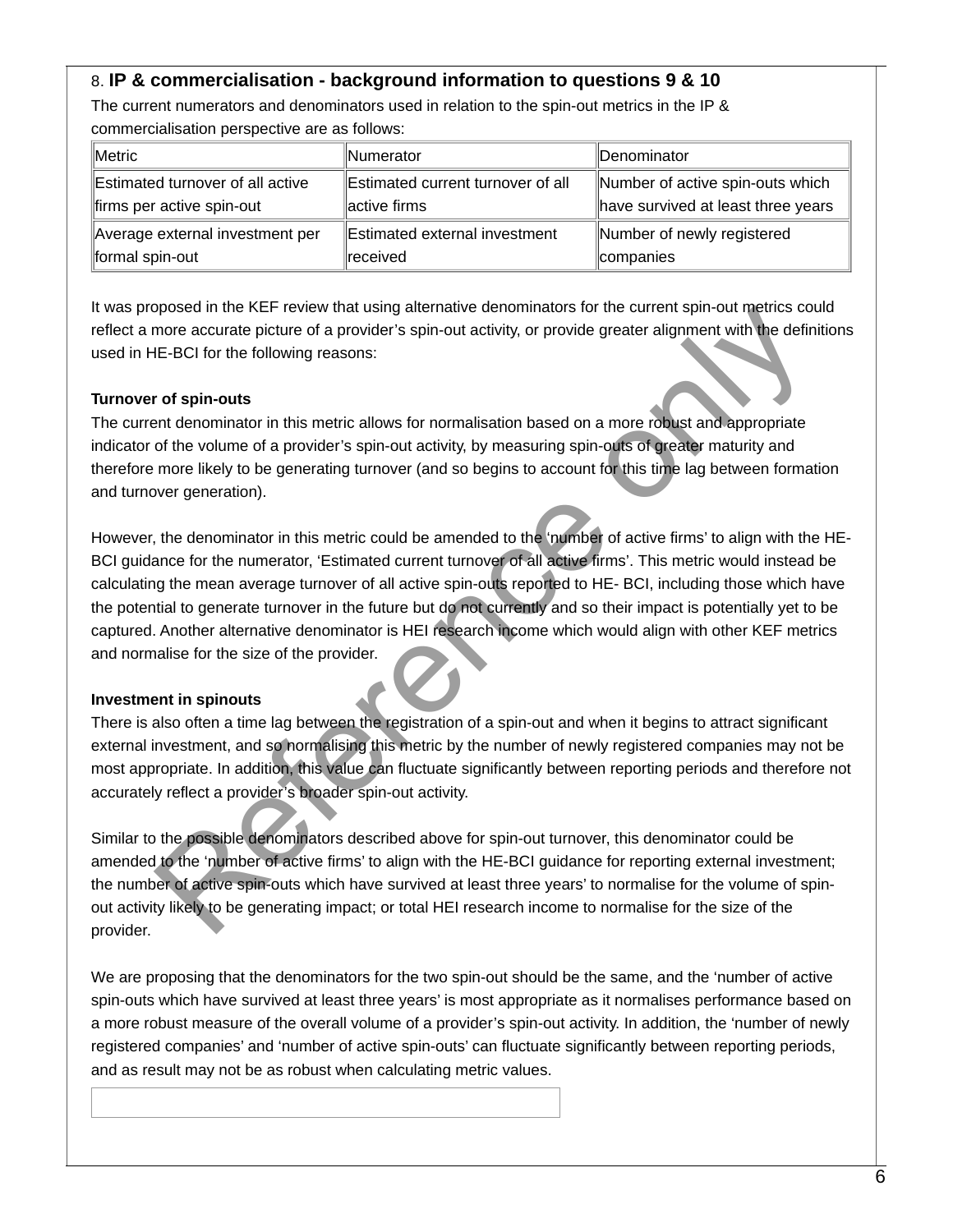#### 9. **IP & commercialisation - turnover of spinouts**

On the basis that we will continue to have both a turnover and an external investment spin-out metric in this perspective, please rank the proposed denominators for the spin out turnover metric by preference. Where 1 = your most preferred option and 3 = your least preferred option.

Numerator - Estimated current turnover of all active firms

**No change** – use 'number of active spin-outs which have survived at least three years' as denominator (Research England's proposed action)



´

**Change option 1** – use 'number of active firms' as denominator



**Change option 2** – use 'HEI research income (Total research grants and contracts)' as denominator

#### 10. **IP & commercialisation - investment in spinouts**

On the basis that we will continue to have both a turnover and an external investment spin-out metric in this perspective, please rank the proposed denominators for the investment in spin-outs metric by preference. Where  $1 =$  your most preferred option and  $4 =$  your least preferred option. right use "humber of active spin-auts which have survived at least three years' as denominator (Research England's<br>
action)<br>
option 1 – use "HEI research income (Total research grants and connection)<br>
option 1 – use "HEI r

Numerator - Estimated external investment received



**No change** – use 'Number of newly registered companies' as denominator



**Change option 1** - use 'Number of active spin-outs which have survived at least three years' as denominator (Research England's proposed action)

´

≡

**Change option 2** – use 'Number of active firms' as denominator

**Change option 3** – use 'HEI research income (Total research grants and contracts)' as denominator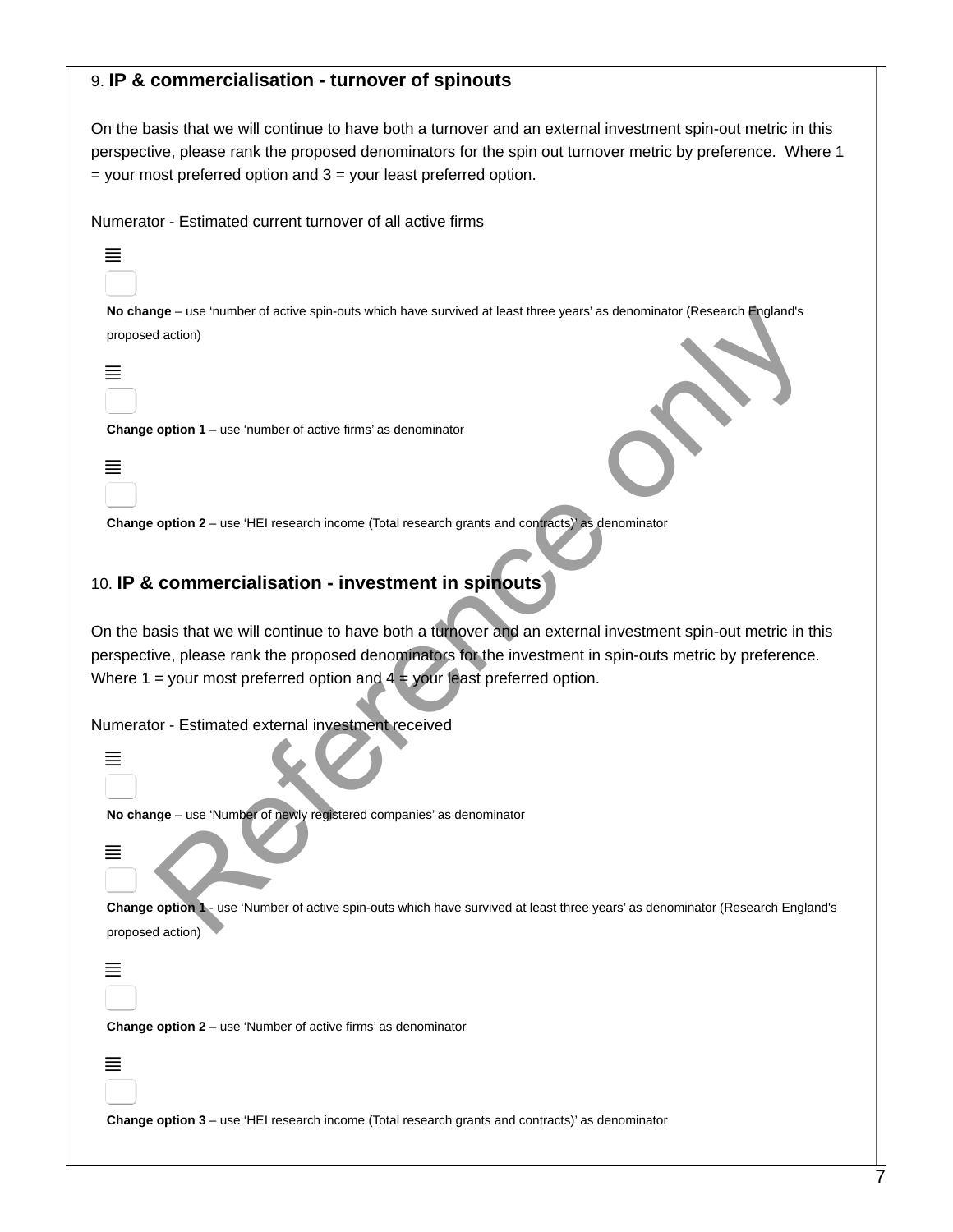# 11. **Skills, enterprise & entrepreneurship - background information for question 12**

The current metrics included in the Skills, enterprise & entrepreneurship perspective are as follows:

| Metric                                                               | <b>Numerator</b>              | ∥Denominator |
|----------------------------------------------------------------------|-------------------------------|--------------|
| CPD/CE income normalised by HEI   <br> Income from CPD/CE<br>∥income |                               | HEI income   |
| CPD/CE learner days delivered<br>normalised by HEI income            | Number of CPD/CE learner days | HEI income   |
| Graduate start-ups rate by student<br>IFTE.                          | Number of graduate start-ups  | Student FTE  |

The feedback in the KEF review highlighted concerns that the that the CPD/CE learner days metric is not sufficiently robust due to the following: Start-ups rate by student<br>
Start-ups<br>
Start-ups<br>
Hack in the KEF review highlighted concerns that the that the CPD/CE learner days metric is not<br>
y robust due to the following:<br>
data is difficult to collect<br>
reare also con

- the data is difficult to collect
- there are gaps in the data as historically HE-BCI has only required this data to be reported 'where they are available'
- the definitions in HE-BCI are not sufficiently clear to ensure consistent reporting across the sector

There were also concerns expressed that the use of two metrics compared to only one relating to graduate start-ups placed undue emphasis on CPD/CE activities.

We are proposing to remove the CPD/CE learner days metric, with no replacement, leaving the perspective with two metrics.

# 12. **Skills, enterprise & entrepreneurship – CPD learner days**

Please select your preferred metrics for the Skill, enterprise & entrepreneurship perspective from the following options:

- **No change** Continue to use all three metrics in the perspective
- **Remove CPD/CE learner days** remove the metric, leaving only CPD/CE income and graduate start up metrics in the perspective

Other (please specify)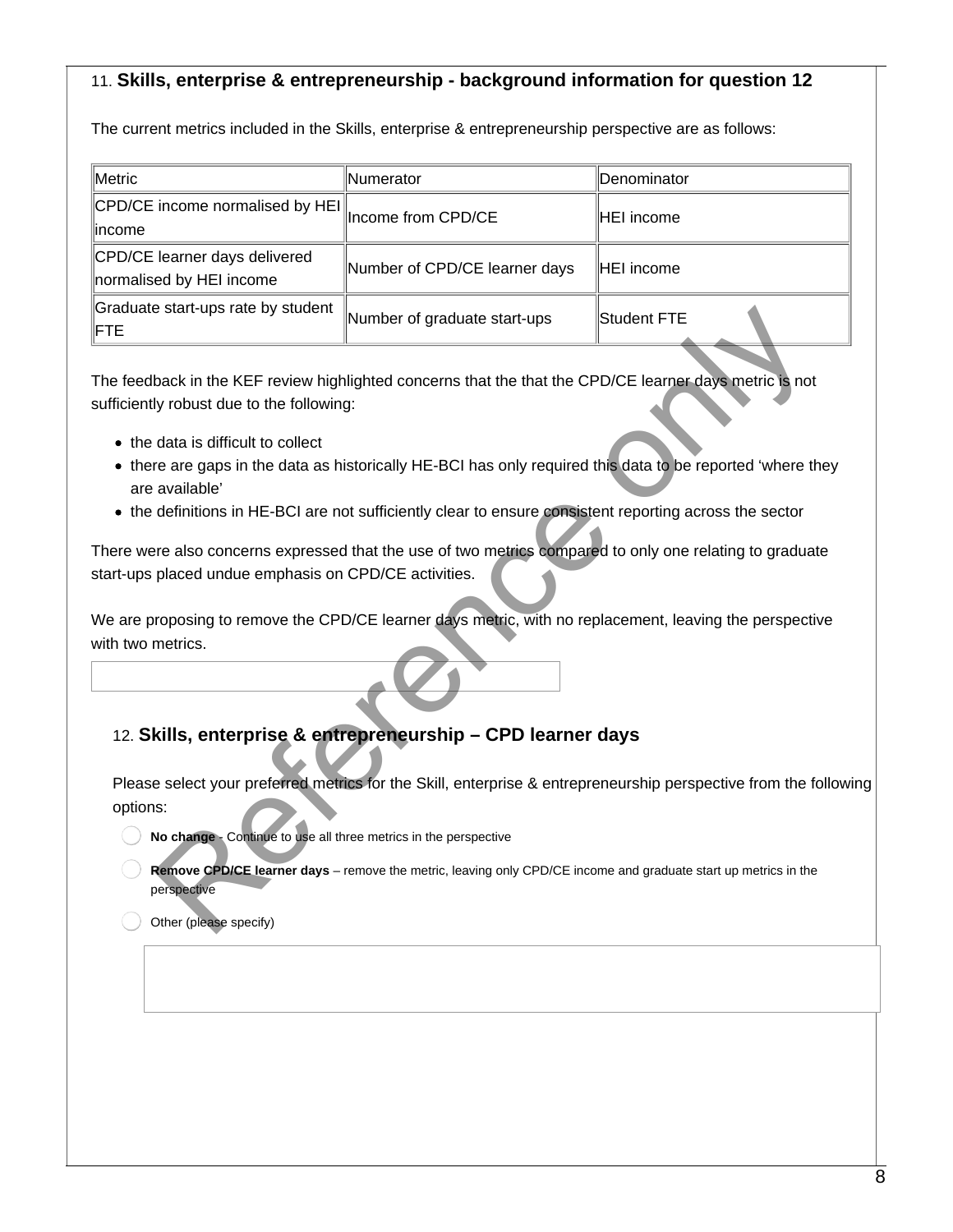# 13. **Research Partnerships - background information for question 14**

[Please refer to section 5 – Findings by perspective, Research partnerships \(page 34 onwards\) of the KEF](https://www.ukri.org/publications/review-of-the-first-iteration-of-the-knowledge-exchange-framework/) review report for further background to this topic.

The current metrics included in the Research partnerships perspective are as follows:

| Metric                                                                                                                                                                                                                                                                                                                                                                                                                                                                                                                                                                                                                                                                                                                                                                          | Numerator                                                                                                                 | Denominator                                  |
|---------------------------------------------------------------------------------------------------------------------------------------------------------------------------------------------------------------------------------------------------------------------------------------------------------------------------------------------------------------------------------------------------------------------------------------------------------------------------------------------------------------------------------------------------------------------------------------------------------------------------------------------------------------------------------------------------------------------------------------------------------------------------------|---------------------------------------------------------------------------------------------------------------------------|----------------------------------------------|
| Contribution to collaborative<br>research (Cash) as proportion of<br>public funding                                                                                                                                                                                                                                                                                                                                                                                                                                                                                                                                                                                                                                                                                             | Collaborative contribution (cash) to<br>publicly funded research                                                          | Public funding for collaborative<br>research |
| Co-authorship with non-academic<br>partners as a proportion of total<br>outputs                                                                                                                                                                                                                                                                                                                                                                                                                                                                                                                                                                                                                                                                                                 | Number of outputs co-authored by<br>a non-academic partner                                                                | Total number of outputs                      |
| We are working with Elsevier, who provided data on co-authorship with non-academic partners, to evolve this<br>metric including the types of outputs used in the dataset. This metric currently includes articles, conference<br>papers, books, book chapters, and reviews. We consider that the inclusion of trade journals is the only viable<br>addition at this time and we would like your opinion on whether this should be included.<br>From analysis of the current KEF data, it is not anticipated that the inclusion of trade journals will result in a<br>notable change to overall metric results, rather it presents the opportunity to include all appropriate output<br>types in this metric where possible.<br>14. Research partnerships - Co-authorship metric |                                                                                                                           |                                              |
| proportion of total outputs:                                                                                                                                                                                                                                                                                                                                                                                                                                                                                                                                                                                                                                                                                                                                                    | Please select your preferred outputs for inclusion in the Co-authorship with non-academic partners as a                   |                                              |
|                                                                                                                                                                                                                                                                                                                                                                                                                                                                                                                                                                                                                                                                                                                                                                                 | No change - retain metric based on current list of output types co-authored with a non-academic partner                   |                                              |
| Other (please specify)                                                                                                                                                                                                                                                                                                                                                                                                                                                                                                                                                                                                                                                                                                                                                          | Include Trade journals - add trade journals to the output types used to capture co-authorship with a non-academic partner |                                              |
|                                                                                                                                                                                                                                                                                                                                                                                                                                                                                                                                                                                                                                                                                                                                                                                 |                                                                                                                           |                                              |

# 14. **Research partnerships – Co-authorship metric**

15. Are there any other comments you would like to make in relation to the above proposals to change the underlying metrics?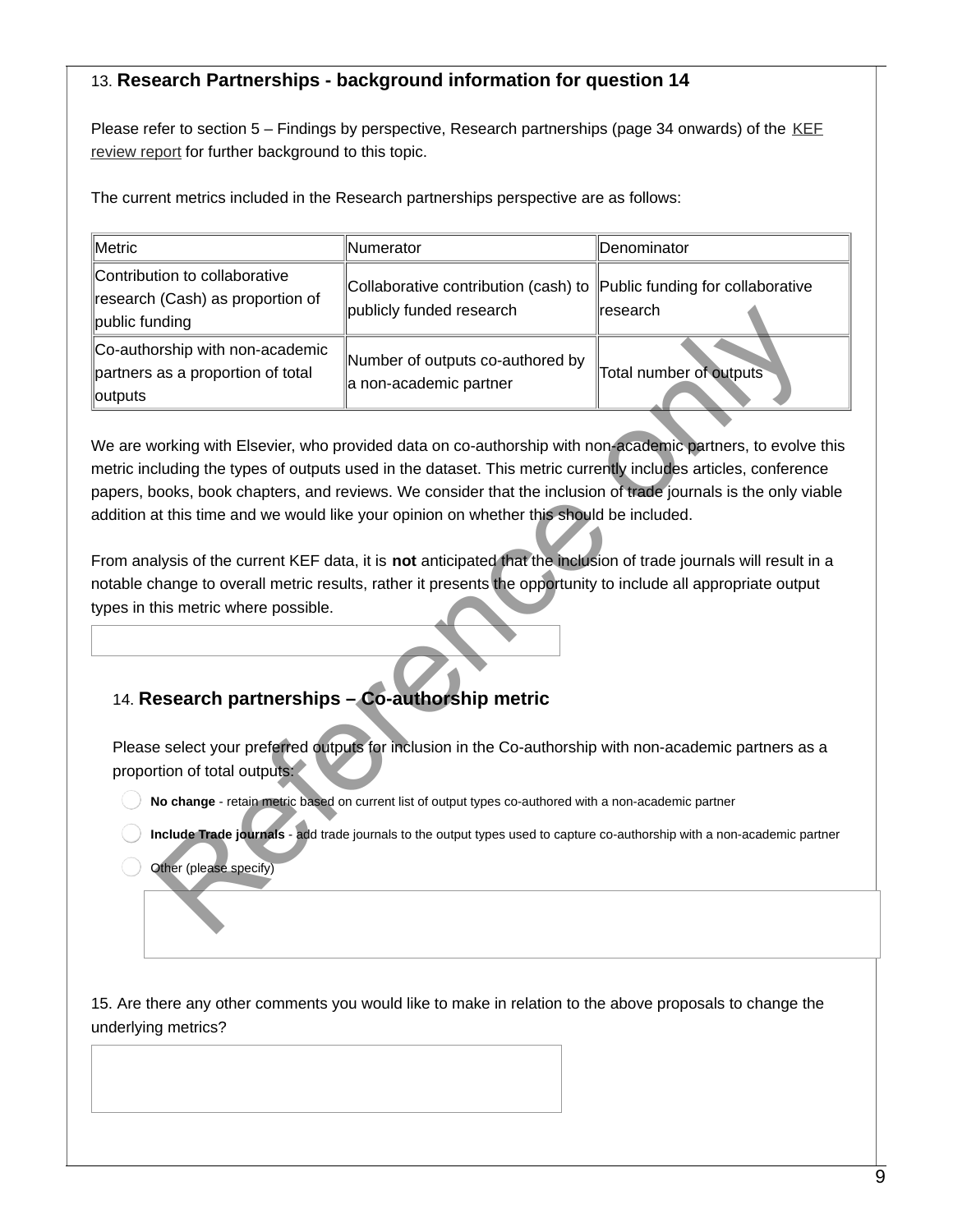#### 5. Perspective title changes

**The following questions all relate to the titles of the perspectives.** 

**We received feedback through the KEF review that the titles of several of the perspectives implied a wider range of activity than that represented by the metrics used. In the absence of wider metrics being currently available, it is proposed that we amend the perspective titles to more accurately represent the metrics contained within them.**

# 16. **Title change - IP & commercialisation**

The metrics for the IP & commercialisation perspective are as follows:

- Estimated turnover of all active firms per active spinout
- Average external investment per formal spinout
- Licensing and other IP income as proportion of research income

Feedback from the KEF review indicated that the current title implied metrics that were more closely aligned to a **broader exploitation of IP** than those actually used. the change - IP & commercialisation<br>
eleting for the IP & commercialisation perspective are as follows:<br>
Estimated turnover of all active firms per active spinout<br>
Werence external investment per formal spinout<br>
Werence ex

Please select the title that you consider should be used in the next iteration of the KEF for this perspective.

- **No change** IP & commercialisation
- **New title** Research commercialisation
- Other (please specify)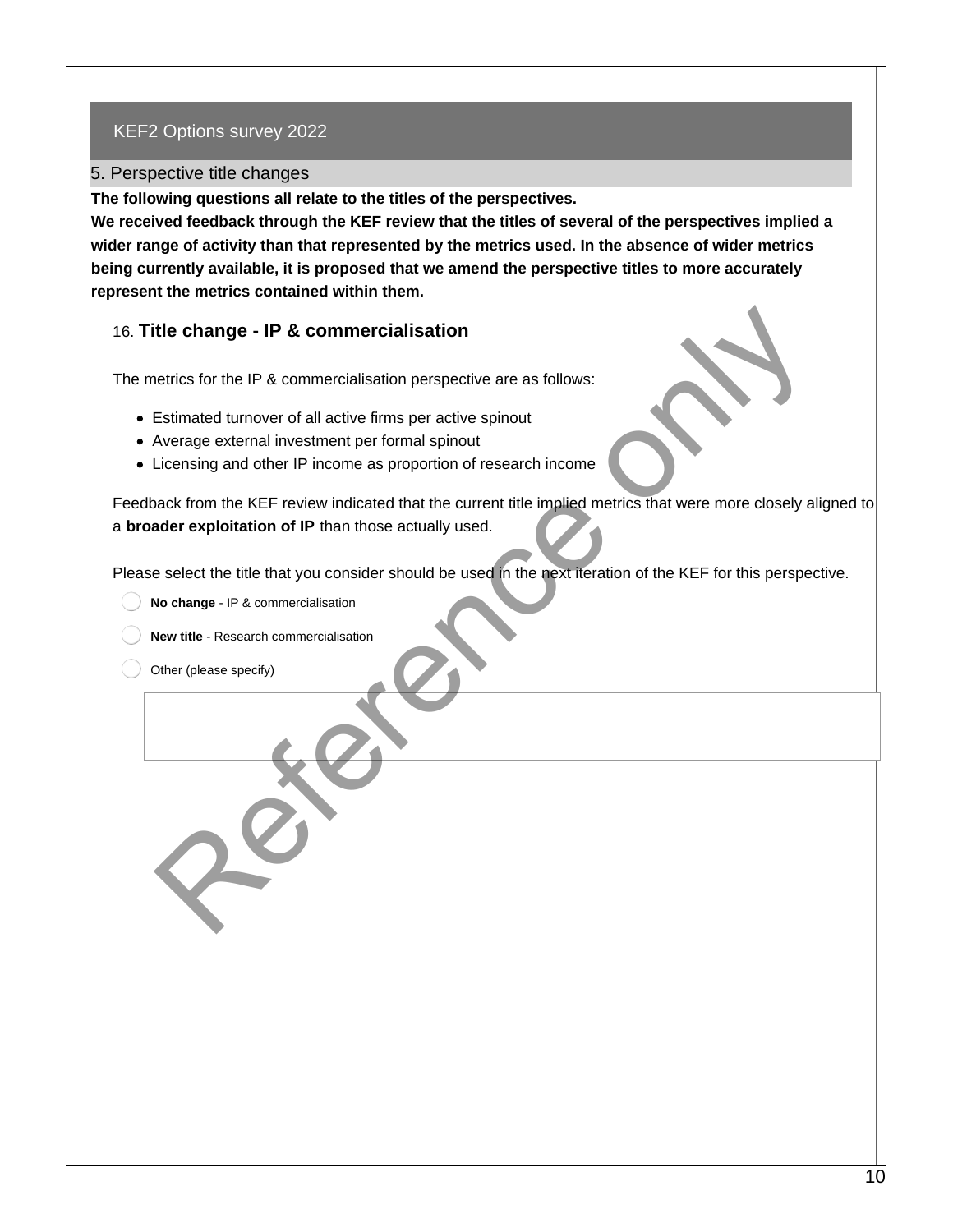# 17. **Title change - Working with business**

The metrics for the Working with business perspective are as follows:

- Innovate UK income (KTP & grant)
- Contract research income with non-SME
- Contract research income SME
- Consultancy and facilities income with non-SME
- Consultancy and facilities income with SME

Feedback from the KEF review indicated that the current title implied the use of metrics that represented a **greater range of non-monetised activity**, than the income driven metrics actually used. We propose to change the title to clarify that this perspective is related to research and development services provided to business only.

| greater range of non-monetised activity, than the income driven metrics actually used. We propose to<br>change the title to clarify that this perspective is related to research and development services provided to<br>business only. |
|-----------------------------------------------------------------------------------------------------------------------------------------------------------------------------------------------------------------------------------------|
| Please rank the following title options by order of preference to be in the next iteration of the KEF for this<br>perspective. Where 1 = your most preferred option and 3 = your least preferred option.                                |
| 亖                                                                                                                                                                                                                                       |
| No change - Working with business<br>亖                                                                                                                                                                                                  |
| Change option 1 - Research and development for business                                                                                                                                                                                 |
| ≣<br>Change option 2 - Business Services                                                                                                                                                                                                |
|                                                                                                                                                                                                                                         |
|                                                                                                                                                                                                                                         |
|                                                                                                                                                                                                                                         |
|                                                                                                                                                                                                                                         |
|                                                                                                                                                                                                                                         |
|                                                                                                                                                                                                                                         |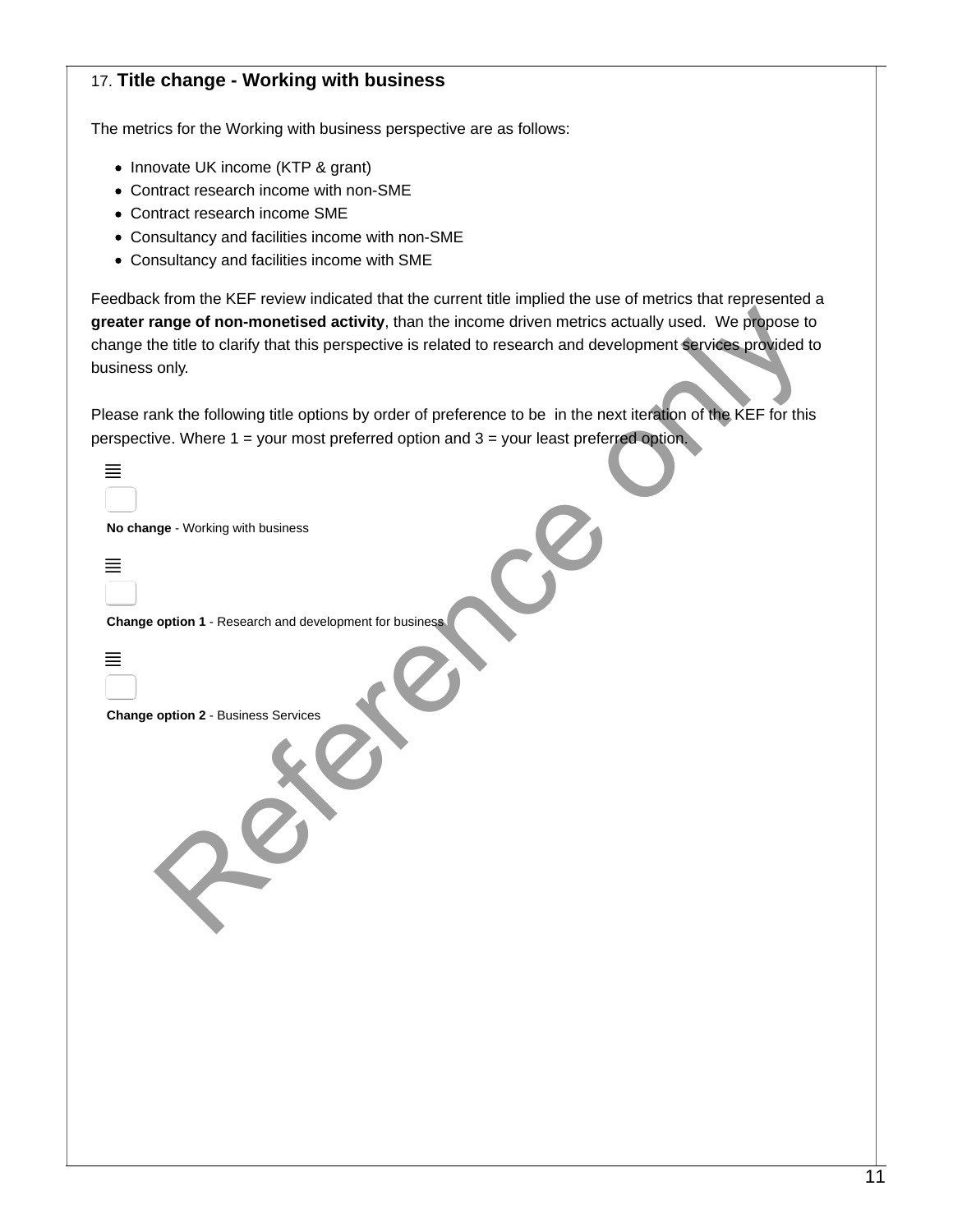# 18. **Title change - Working with the public & third sector**

The metrics for the Working with the public & third sector perspective are as follows:

- Contract research income with the public and third sector
- Consultancy and facilities income with the public and third sector

Feedback from the KEF review indicated that the current title implied the use of metrics that represented a **greater range of non-monetised activity**, than the income driven metrics actually used. We propose to change the title to clarify that this perspective is related to research and development services provided to the public and third sector.

Please select the title that you consider should be used in the next iteration of the KEF for this perspective. e select the title that you consider should be used in the next iteration of the KEF for this perspection and development for the public & third<br>No change - Working with the public & third<br>even title - Research and develop

- **No change** Working with the public & third sector
- **New title** Research and development for the public & third
- sector Other (please specify)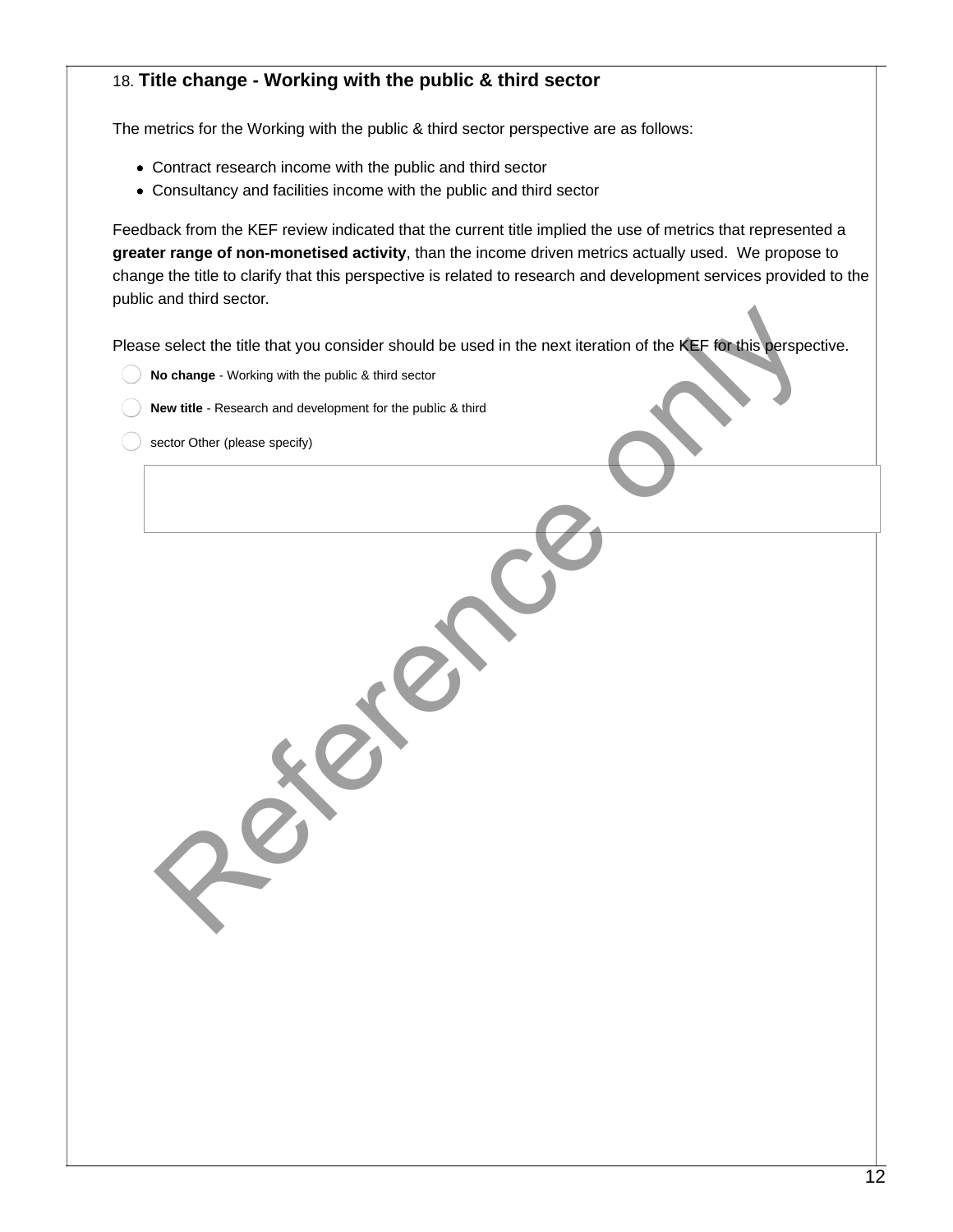## 19. **Title change - Skills, enterprise and entrepreneurship**

The current metrics for the Skills, enterprise and entrepreneurship perspective are as follows:

- CPD/CE income normalised by HEI income
- CPD/CE learner days delivered normalised by HEI income
- Graduate start-ups rate by student FTE

Feedback from the KEF review indicated that the current title implied the use of metrics that represented a **greater range of activity,** than the metrics actually used. We propose to change the title to clarify that this perspective is related to the education activities that underpin entrepreneurship, or make explicit reference to the limited metrics used.

Please rank the following title options by order of preference to be in the next iteration of the KEF for this perspective. Where 1 = your most preferred option and 3 = your least preferred option. d metrics used.<br>
Ink the following title options by order of preference to be in the next iteration of the KEF-Tor this<br>
ve. Where 1 = your most preferred option and 3 = your least preferred option.<br>
Inge-Skills, enterpris

|     | No change - Skills, enterprise and entrepreneurship |
|-----|-----------------------------------------------------|
|     |                                                     |
| $=$ |                                                     |
|     |                                                     |
|     | Change antian 1 Dravision of CDD and graduate a     |

 $\equiv$ 

≣

**Change option 1** - Provision of CPD and graduate start-ups

**Change option 2** - Skills, enterprise and entrepreneurship education

20. Are there any other comments you would like to make in relation to the above proposals to amend the KEF perspective titles?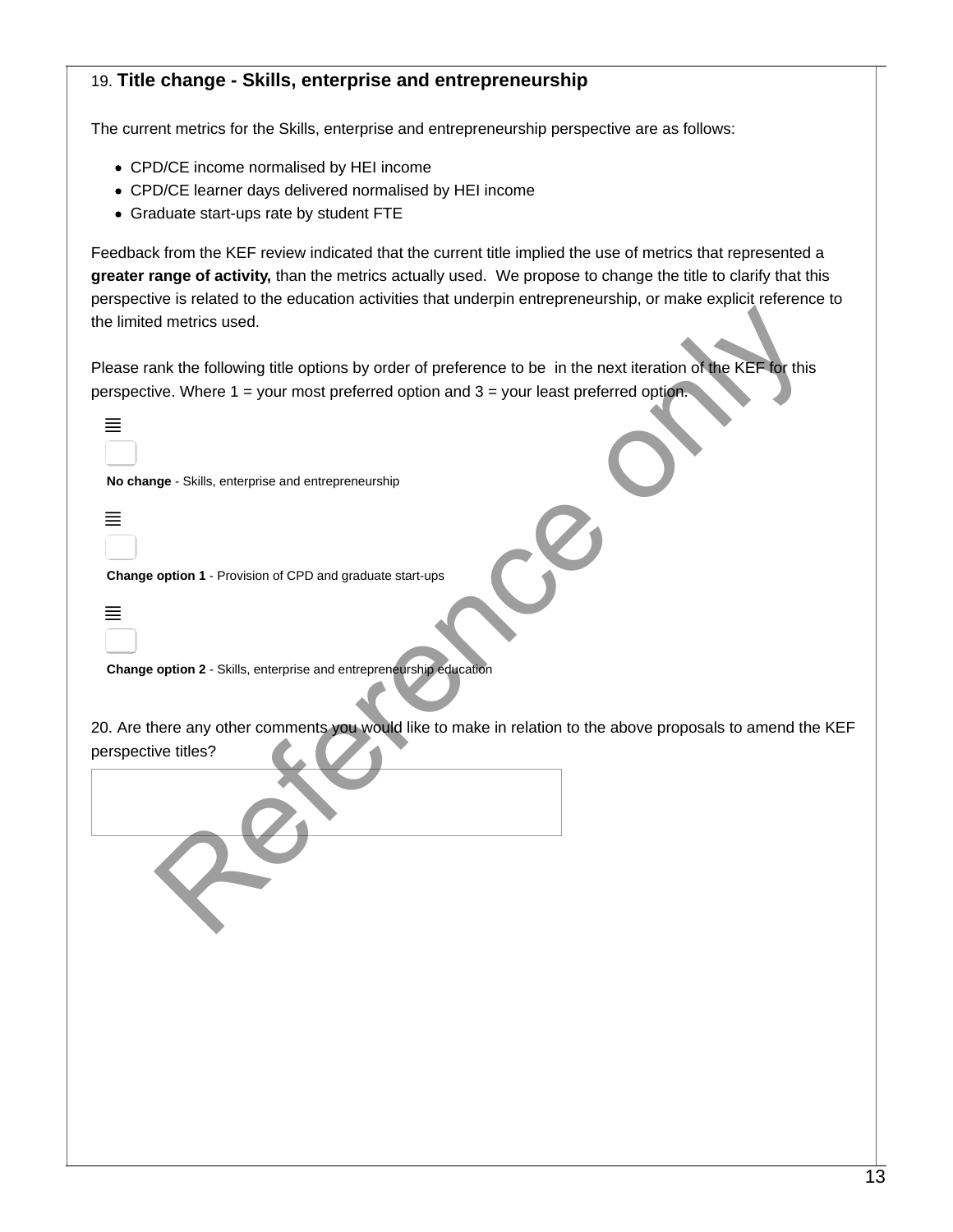#### 6. Dashboard design

**Through the following questions, we would like your feedback on the future direction of the KEF dashboard design, noting that they will not be implemented for KEF2.**

**In Annex A of the [KEF review report,](https://www.ukri.org/wp-content/uploads/2022/02/RE-030222-KEFReviewReport.pdf) we have presented example images of a new 'tiled' approach to present the KEF dashboard.** 

#### 21. **Dashboard design - polar area chart**

Should the KEF dashboard continue to present the provider outcomes through the polar area chart of an individual provider's results, or should we explore moving to a simpler non-graphical (e.g. 'tiled') representation at a provider level (as illustrated in figure 40 of the KEF review report)? ashboard design - polar area chart<br>
d the KEF dashboard continue to present the provider outcomes through the polar area chart of<br>
tual provider sresults, or should we explore moving to a simpler non-graphical (e.g. (filed

**No change** - continue with a provider level polar area chart

**Change** - explore moving to a simpler non-graphical method, for example a 'tiled view' of providers and perspective 'tiles' to show provider performance relative to their cluster

Other (please specify)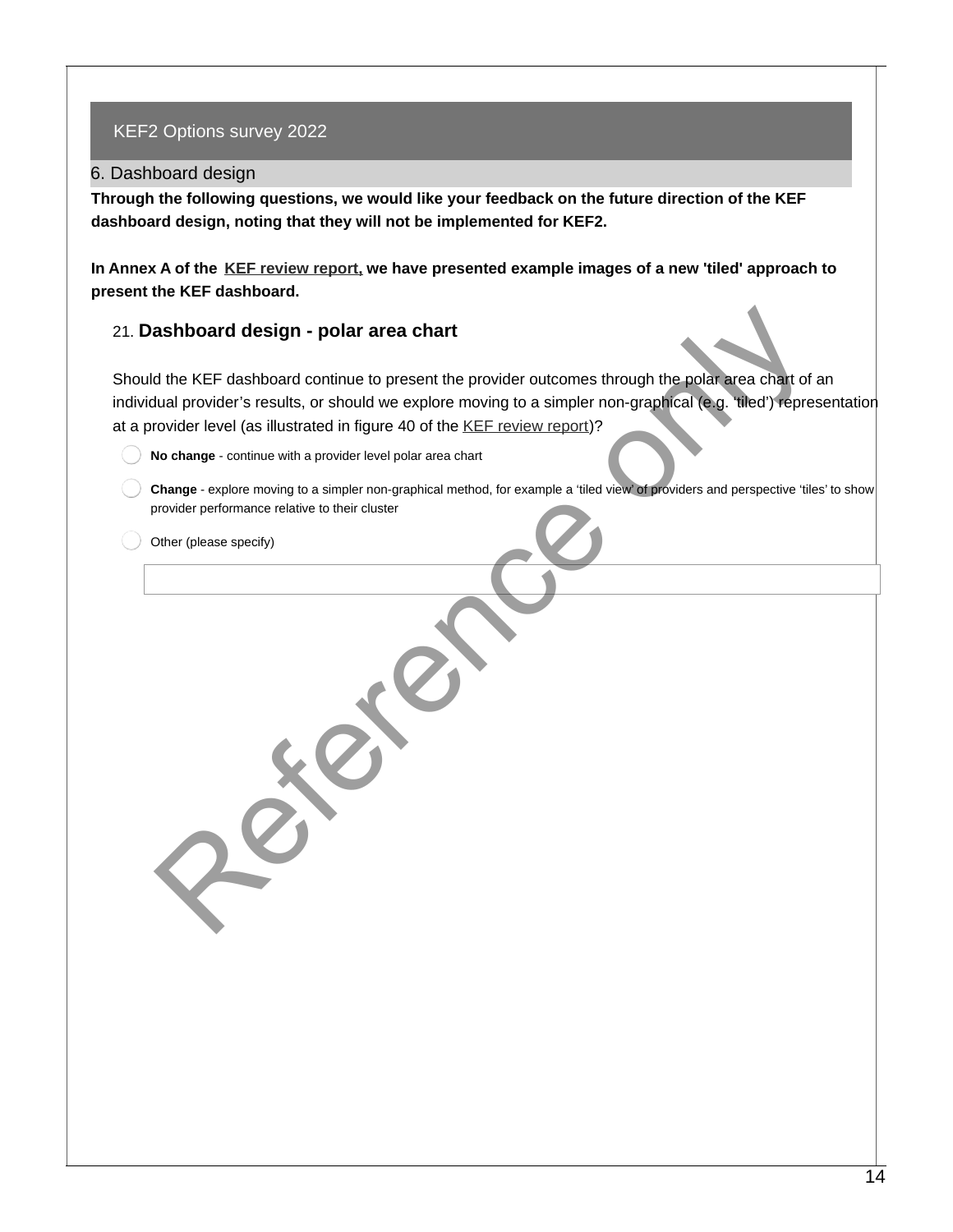#### 22. **Use of perspective level score**

Should the KEF continue to present a single high level perspective level result, or should it be the 'lens' through which we present a range of metrics?

Please rank your preferences from the following options, where  $1 =$  your most preferred option and  $4 =$  your least preferred option.

|  |  | No change - continue with a single high level perspective level result (that enables users to also view the constituent metrics) |  |
|--|--|----------------------------------------------------------------------------------------------------------------------------------|--|
|  |  |                                                                                                                                  |  |
|  |  |                                                                                                                                  |  |
|  |  |                                                                                                                                  |  |

| No change - continue with a single high level perspective level result (that enables users to also view the constituent metrics)                          |
|-----------------------------------------------------------------------------------------------------------------------------------------------------------|
|                                                                                                                                                           |
| Change option 1 - Remove the single perspective result, however continue to present the constituent metrics in the 'perspective'                          |
| groups.                                                                                                                                                   |
| Change option 2 - Remove the single perspective result, and allow users to freely group metrics in any way they wish.                                     |
| Change option 3 - Remove the single perspective result, and allow users to choose between seeing metrics presented in the                                 |
| perspective groups or displays in their own group selections.<br>. Are there any other comments you wish to make in relation to the KEF Dashboard design? |
|                                                                                                                                                           |
|                                                                                                                                                           |

≡

 $\equiv$ 

 $\equiv$ 

| ___<br>__ |  |  |
|-----------|--|--|
| __        |  |  |
|           |  |  |
|           |  |  |
|           |  |  |
|           |  |  |

## 23. Are there any other comments you wish to make in relation to the KEF Dashboard design?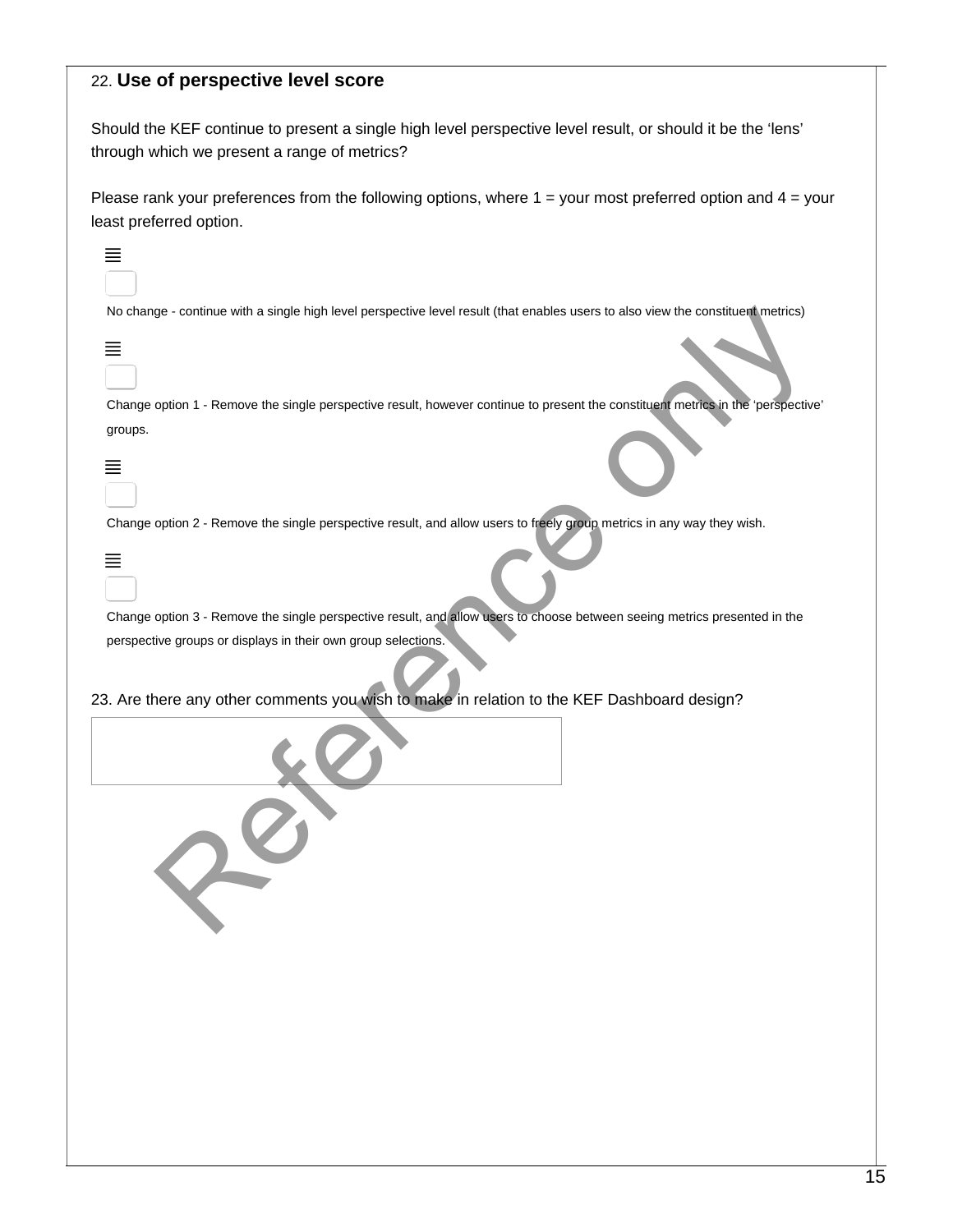#### 7. Narrative statements

**Through the following questions we are seeking your feedback on proposals that relate to the frequency of narrative statements.** 

**For the detailed background to these proposals, please refer to the [KEF review report](https://www.ukri.org/wp-content/uploads/2022/02/RE-030222-KEFReviewReport.pdf), particularly section 5 – findings by perspective.**

*NB: The following questions on narrative statements are intended to gather feedback for future development, they will not be implemented for KEF2.*

## **Background**

Feedback gathered through the KEF review indicated that an annual re-submission of the self-assessment score and associated narratives was considered too burdensome. It was also considered to be unnecessary given the long-term nature of both public and community engagement and local growth and regeneration activities. It was proposed that every two or three years would be more appropriate. following questions on narrative statements are intended to gather feedback for future<br>ment, they will not be implemented for KEF2.<br>
Ound<br>
Mantered through the KEF review indicated that an amund re-submission of the self-s

We would like your feedback on the frequency and alignment of the submissions for the narrative statements and self-assessment score.

# 24. **Frequency of Public & community engagement narrative submission**

On the basis that the quantitative data underpinning the KEF metrics will be updated annually, how often should self-assessment scores and associated narrative statements be substantively updated?

**Annual** - alongside the annual updates of the quantitative data

**Every two years** - every other time that the quantitative data is updated

**Every three years** - every third year that the quantitative data is updated

Other (please specify)